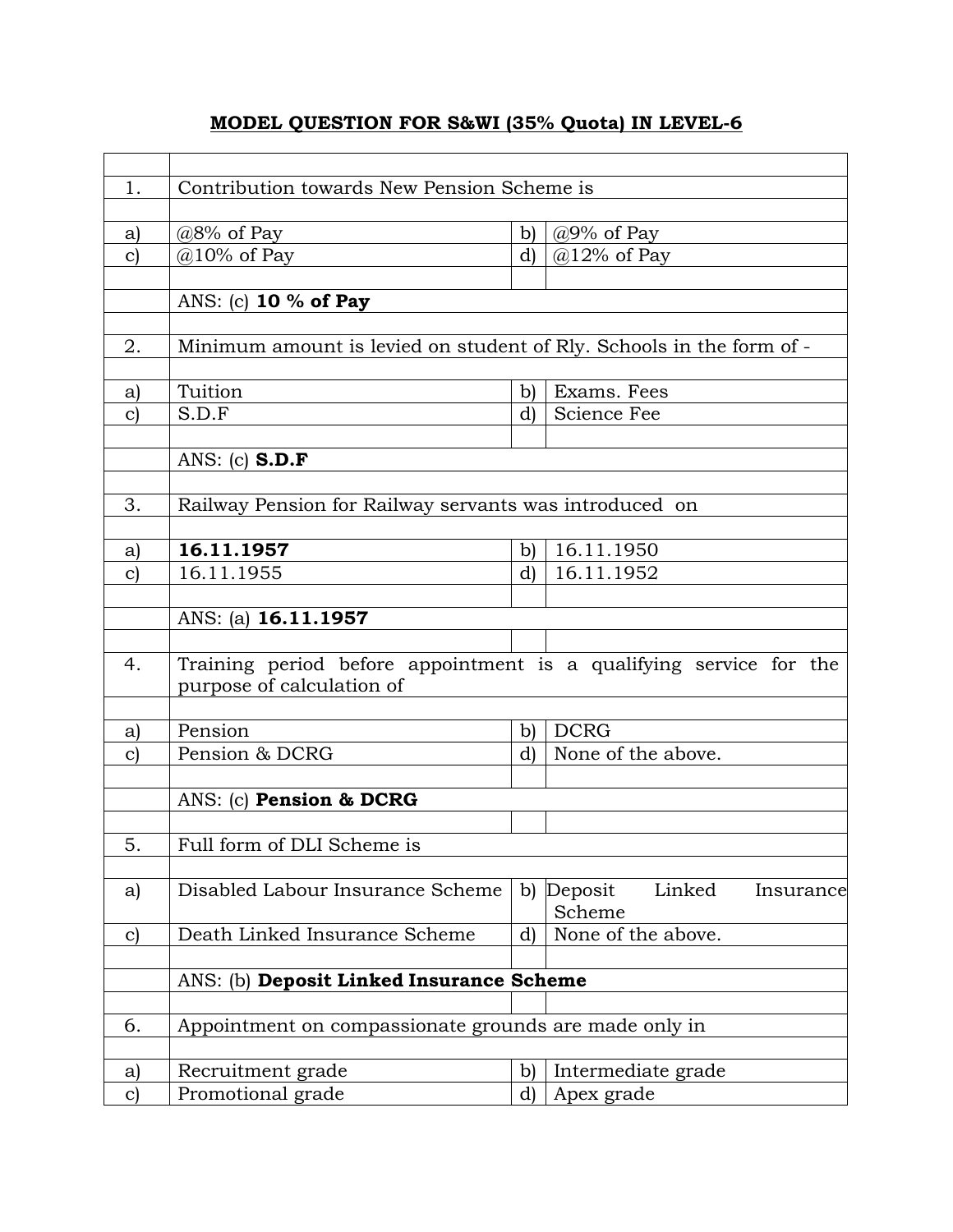|                     | ANS: (a) Recruitment grade                                                          |                              |                                        |  |  |  |
|---------------------|-------------------------------------------------------------------------------------|------------------------------|----------------------------------------|--|--|--|
|                     |                                                                                     |                              |                                        |  |  |  |
| 7.                  | Worksmen's Compensation Act was enacted in the year                                 |                              |                                        |  |  |  |
|                     |                                                                                     |                              |                                        |  |  |  |
| a)                  | 1923                                                                                | $\mathbf{b}$                 | 1925                                   |  |  |  |
| $\mathbf{c})$       | 1927                                                                                | d)                           | 1929                                   |  |  |  |
|                     |                                                                                     |                              |                                        |  |  |  |
|                     | ANS: (a) <b>1923</b>                                                                |                              |                                        |  |  |  |
|                     |                                                                                     |                              |                                        |  |  |  |
| 8.                  | Yearly quota for recruitment against Scouts & Guide in Level-2 per<br>Zonal Railway |                              |                                        |  |  |  |
|                     | $\boldsymbol{2}$                                                                    |                              | 3                                      |  |  |  |
| a)<br>$\mathbf{c})$ | $\overline{4}$                                                                      | $\mathbf{b}$<br>$\mathbf{d}$ | 5                                      |  |  |  |
|                     |                                                                                     |                              |                                        |  |  |  |
|                     | ANS: (a) $2$                                                                        |                              |                                        |  |  |  |
|                     |                                                                                     |                              |                                        |  |  |  |
| 9.                  | Full form of CRIS is                                                                |                              |                                        |  |  |  |
|                     |                                                                                     |                              |                                        |  |  |  |
| a)                  | Centralized Railway Information<br>System                                           | $\mathbf{b}$                 | Centralized Rail Information<br>System |  |  |  |
| $\mathbf{c})$       | Railway information<br>Common<br>System                                             | d)                           | None of the above.                     |  |  |  |
|                     |                                                                                     |                              |                                        |  |  |  |
|                     | ANS: (a) Centralized Railway Information System.                                    |                              |                                        |  |  |  |
|                     |                                                                                     |                              |                                        |  |  |  |
| 10.                 | Which date is celebrated as "Hindi Day" in every year?                              |                              |                                        |  |  |  |
|                     |                                                                                     |                              |                                        |  |  |  |
| a)                  | $26th$ January<br>$10th$ May                                                        | $\mathbf{b}$<br>$\mathbf{d}$ | $14th$ September<br>$10th$ January     |  |  |  |
| $\mathbf{C}$        |                                                                                     |                              |                                        |  |  |  |
|                     | ANS: (b) 14th September                                                             |                              |                                        |  |  |  |
|                     |                                                                                     |                              |                                        |  |  |  |
| 11.                 | In IREC, SBF matter is available at                                                 |                              |                                        |  |  |  |
|                     |                                                                                     |                              |                                        |  |  |  |
| a)                  | Chapter 5                                                                           | $\mathbf{b}$                 | Chapter 6                              |  |  |  |
| $\mathbf{c})$       | Chapter 7                                                                           | d)                           | Chapter 8                              |  |  |  |
|                     |                                                                                     |                              |                                        |  |  |  |
|                     | ANS: (d) Chapter 8                                                                  |                              |                                        |  |  |  |
|                     |                                                                                     |                              |                                        |  |  |  |
| 12.                 | The Trade Apprentices may be granted leave on half stipend                          |                              |                                        |  |  |  |
|                     |                                                                                     |                              |                                        |  |  |  |
| a)                  | For not exceeding 10 days.                                                          | b)                           | For not exceeding 12 days.             |  |  |  |